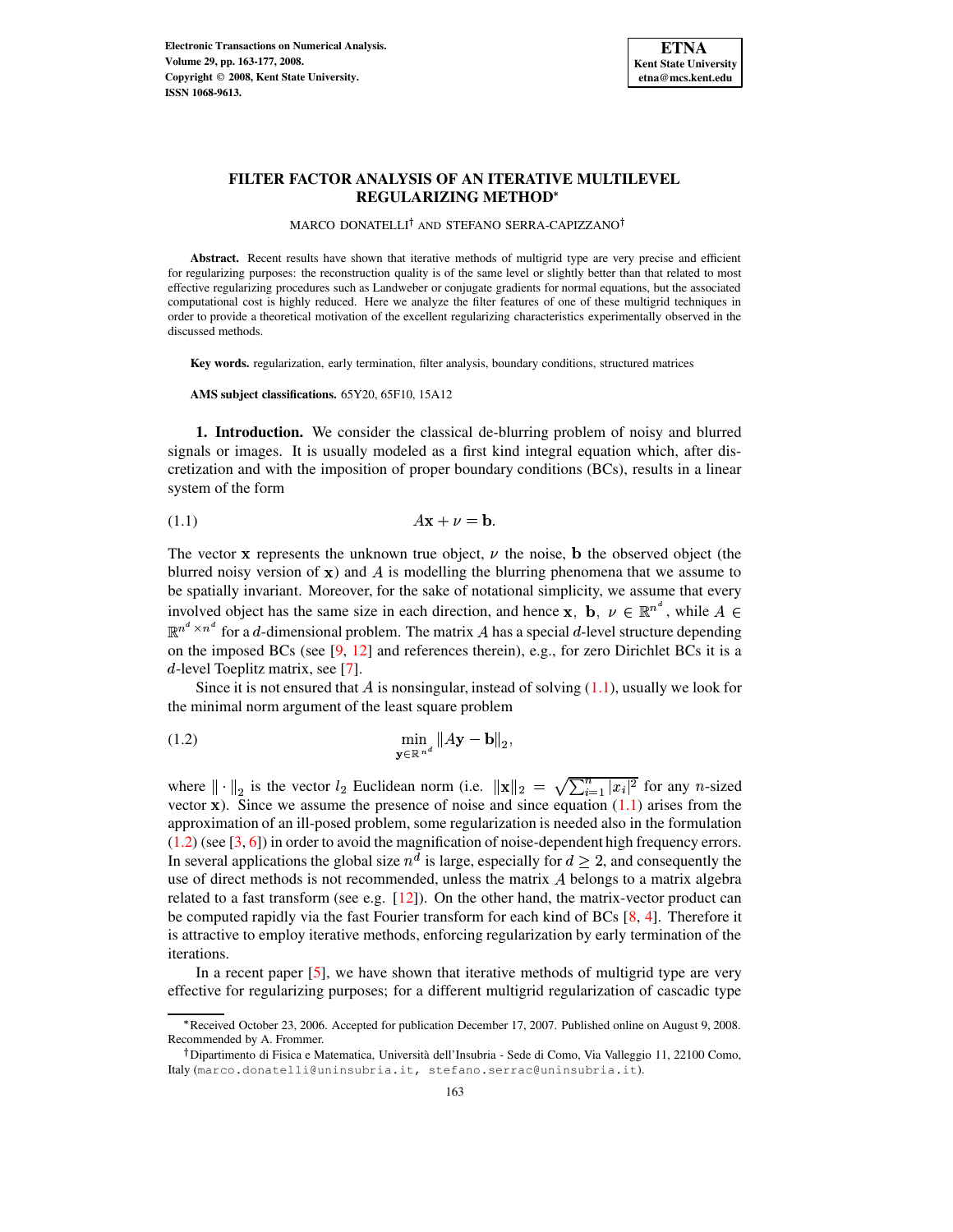see [\[10\]](#page-13-8). In [\[5\]](#page-13-7), under a significant quantity of noise, we observed that the reconstruction quality is of the same level or slightly better than that related to the most established regularizing procedures such as Landweber or the conjugate gradient for normal equations (CGNR) and we proved that the associated cost is highly reduced, when compared with these more classical techniques.

In this paper, we analyze the filter features, in the spirit of [\[7\]](#page-13-2), of the simplest of the multigrid techniques proposed in [\[5\]](#page-13-7) in order to provide a theoretical motivation for the excellent regularizing characteristics experimentally observed in that paper. For the sake of notational simplicity, we consider in detail the 1D case (i.e.,  $d = 1$ ) with periodic BCs so that the matrix A is circulant (see, e.g.,  $[3, 7]$  $[3, 7]$  $[3, 7]$ ). Furthermore, we do not assume symmetry in the PSF (i.e., the generating function or symbol is complex valued).

The extension to the  $d$ -dimensional case is a simple application of the same tools. On the other hand, the zero Dirichlet BCs case is a bit more involved since we cannot diagonalize the related matrix in general: moreover, under the assumption of Dirichlet BCs, a pure Toeplitz structure arises and indeed a similar analysis can be carried out by using the symbol (see [\[16\]](#page-14-0)). Furthermore, it should be observed that the simplified periodic assumption is classical when analyzing multigrid methods [\[15\]](#page-13-9), especially for partial differential equations, and leads to the celebrated local Fourier analysis [\[17\]](#page-14-1). In order to maintain simple notation, we consider in detail the Two-Level (TL) method (see Section [3](#page-2-0) for the algorithm) which is the simplest multigrid-type technique considered in [\[5\]](#page-13-7). This is equivalent to considering the two-grid case in the usual multigrid approach. We recall that any of these multigrid-type methods can be employed with any auxiliary iterative regularizing method, used as smoother. For the sake of clarity and owing to our image restoration context, we restrict our attention to the Landweber method.

The paper is organized as follows. In Section [2](#page-1-0) we define the filter factor of the classical Landweber method, while Section [3](#page-2-0) contains a concise description of the TL method (a prototype of the multigrid-type regularizing methods in [\[5\]](#page-13-7)) and the derivation of its filter factor. In Section [4](#page-6-0) we critically discuss the results and, by comparing the associated filter factors, we demonstrate that the TL is a regularizing method under suitable choices of prolongation and restriction operators. A further analysis about the regularization behavior of the TL method is done in Section [5.](#page-7-0) Finally Section [6](#page-9-0) is concerned with some numerical experiments and Section [7](#page-12-0) is devoted to a brief discussion on open problems, extensions (different boundary conditions, multidimensional setting, spatially varying PSFs etc.), and conclusions.

<span id="page-1-0"></span>**2. The filter factor of the Landweber method.** The Landweber method, with initial guess  $x_0 = 0$ , can be applied to finding the solution of [\(1.2\)](#page-0-1) and is defined by

<span id="page-1-1"></span>
$$
\mathbf{x}_{j+1} = \mathbf{x}_j + \alpha A^T (\mathbf{b} - A\mathbf{x}_j), \qquad j = 0, 1, \dots
$$

with  $0 < \alpha < 2/||A^T A||_2$ . Thanks to the PSF normalization condition  $||A^T A||_2 \le 1$  we can choose  $0 < \alpha < 2$  (for the method to be convergent) and, in order to keep simple notations, we set  $\alpha = 1$ .

With the choice  $x_0 = 0$ , it is immediate to verify that

(2.1) 
$$
\mathbf{x}_{j} = \sum_{i=0}^{j-1} (I - A^{T}A)^{i} A^{T} \mathbf{b}.
$$

Let  $A = U \Sigma V^T$  be the singular value decomposition (SVD) of A with the singular values  $\sigma_1 = ||A||_2 > \sigma_2 > \cdots > \sigma$  $\geq \cdots \geq \sigma_n > 0$ ; see [\[7\]](#page-13-2). It follows that

$$
\mathbf{x}_j = \sum_{i=1}^n \left(1 - (1 - \sigma_i^2)^j\right) \frac{\mathbf{u}_i^T \mathbf{b}}{\sigma_i} \mathbf{v}_i,
$$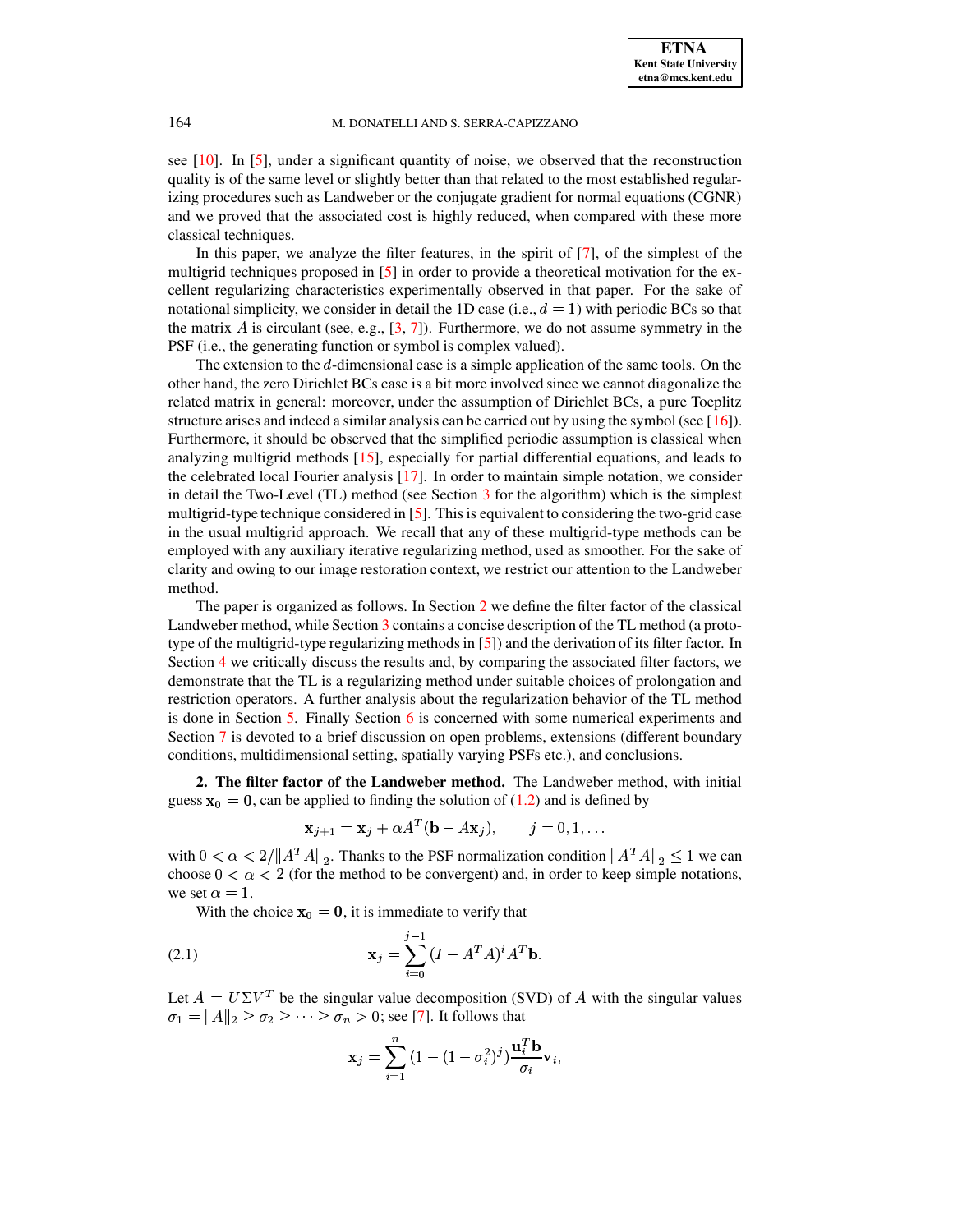

where  ${\bf u}_i$  and  ${\bf v}_i$  are the columns of U and V, respectively. For fixed j, and by varying  $i = 1, \ldots, n$ , the factor  $1 - (1 - \sigma_i^2)^j$  is called "the filter factor" (see e.g. [\[7\]](#page-13-2)). By comparison with the exact solution, it is clear that the filter factor defines the regularizing properties of the method, i.e., the filtering of the noise. Indeed,

$$
\mathbf{x}^* = A^{\dagger} \mathbf{b} = \sum_{i=1}^n \frac{\mathbf{u}_i^T \mathbf{b}}{\sigma_i} \mathbf{v_i}
$$

is the minimal (Euclidean) norm solution of  $(1.2)$ : nevertheless, the noise, which affects the vector **b** in the high frequency subspace (in our case the vectors  ${\bf u}_i$  and  ${\bf v}_i$  related to the small singular values), produces a great amplification of the noise itself thanks to the latter formula for  $x^*$ . The truncated SVD (TSVD, see  $[3, 7]$  $[3, 7]$  $[3, 7]$ ) solves this problem by ignoring the singular values below a certain threshold (related to the norm of the noise which generally is an available information). However, this binary cut is too strong and some information 0 about the edges could be lost. The factor  $1 - (1 - \sigma_i^2)^j$  represents a smoother filtering since it is close to zero if  $\sigma_i$  is close to zero (the related left and right singular vectors are of high frequency type), while it is, as desired, close to one if  $\sigma_i$  is close to one (the related left and right singular vectors are of low frequency type). Moreover, the number of the frequencies used in the reconstruction grows as the iteration parameter  $j$  grows. This explains the classical semi-convergence behavior and the role of the iteration count as regularizing parameter (see Figure [4.2\)](#page-7-1).

In the case of periodic BCs we have  $A = \mathcal{C}_n(f)$ , i.e., A is a circulant matrix of size *n* generated by the function  $f$  whose Fourier coefficients form the PSF. It is known that *n* generated by the function *f* whose Fourier coefficients form the PSF. It is known that  $A = C_n(f) = F_n D_n(f) F_n^H$ , where  $F_n = [e^{ijx_k}]_{k,j=0}^{n-1}/\sqrt{n}$  is the discrete Fourier transform (DFT) matrix and  $D_n(f) = \text{diag}([f(x_k)]_{k=0}^{n-1})$  with  $x_k = \frac{2\pi k}{n}$ . By repeating the previous reasoning and taking into account the circulant structure, we deduce that [\(2.1\)](#page-1-1) is equivalent to

<span id="page-2-1"></span>(2.2) 
$$
\mathbf{x}_{j} = F_{n} \sum_{i=0}^{j-1} (I - D_{n}(|f|^{2}))^{i} D_{n}(\bar{f}) F_{n}^{H} \mathbf{b} = C_{n}(g) \mathbf{b} = C_{n}(\phi_{j}) C_{n}^{-1}(f) \mathbf{b},
$$

where  $g = \phi_i / f$  and  $\phi_i(x) = 1 - (1 - |f(x)|^2)^j$ ,  $x \in (0, 2\pi]$ . In other words  $\phi_i(x)$  compactly defines the Landweber filter factor in functional terms. It should be acknowledged that the invertibility of  $A$  is not necessary: in the case of a singular  $A$ , which implies a vanishing symbol f, we have  $g(x) = f^+(1 - (1 - |f|^2))^j$  where  $f^+ = 1/f$  if  $|f| \neq 0$  and zero otherwise. The latter represents a nice correspondence between the matrix pseudo-inverse (see [\[3,](#page-13-3) [6\]](#page-13-4)) operation  $A^{\dagger}$  and the functional pseudo-inverse operation  $f^+$ .

<span id="page-2-0"></span>**3. Filter factor estimation of the TL.** The TL method [\[5\]](#page-13-7) is based on the following scheme:

- 1. Projection of the deblurring problem in a half-sized subspace mainly formed by low and middle frequencies in order to filter the noise (and, by the way, in order to achieve the (optimal) linear complexity in the arising V-cycle [\[15\]](#page-13-9), when applied to band-structures). The main tool for the projection is the use of a low-pass filter obtained by a centered averaging.
- 2. Application of an iterative regularizing method (Landweber in our case) at the lower level, i.e., to the problem of size  $n/2$ .
- 3. Interpolation of the lower level solution in order to define a full size approximation  $(i.e., of dimension *n*)$  and to apply an early stopping criterium such as the discrepancy principle [\[3,](#page-13-3) [6\]](#page-13-4).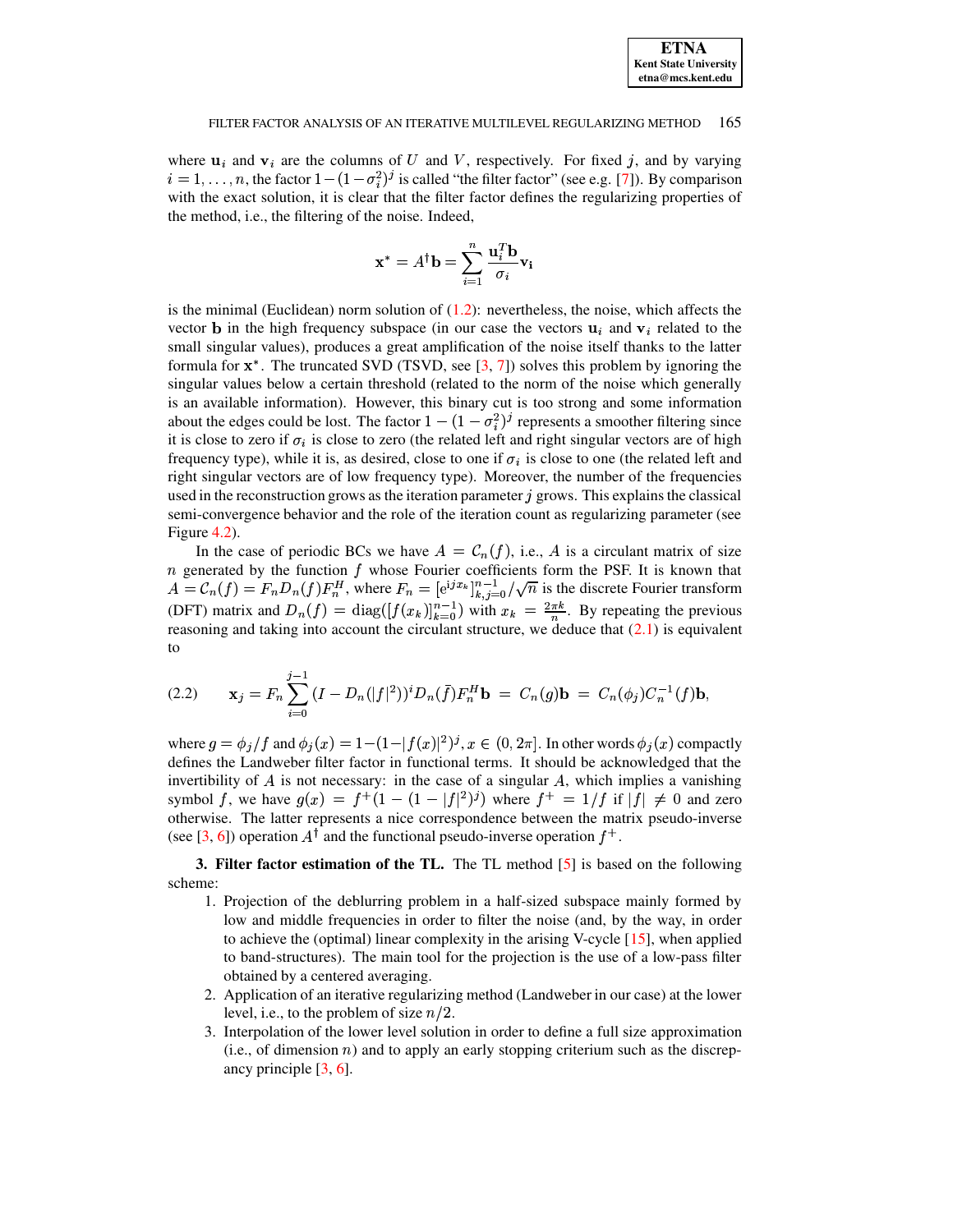More specifically, starting from an initial approximation  $\mathbf{x}_n \in \mathbb{R}^n$ , one TL iteration provides a new approximation  $y_n \in \mathbb{R}^n$  according to:

 $\mathbb{R}^n$  . The set of  $\mathbb{R}^n$ 

<span id="page-3-4"></span><span id="page-3-1"></span>,

(3.1)  
\n
$$
\mathbf{y}_n := \text{TL}(\mathbf{x}_n, \mathbf{b}_n, S_n, \beta)
$$
\n
$$
\mathbf{b}_{n/2} := R_n(\mathbf{b}_n - A_n \mathbf{x}_n)
$$
\n
$$
A_{n/2} := P_n A_n R_n
$$
\n
$$
\mathbf{y}_{n/2} := \text{Smooth}(\mathbf{0}_{n/2}, \mathbf{b}_{n/2}, S_{n/2}, \beta)
$$
\n
$$
\mathbf{y}_n := \mathbf{x}_n + P_n \mathbf{y}_{n/2}
$$

where  $S_k$  defines the regularizing iterative procedure at the dimension k, which is used as smoother (Landweber in our setting). By Smooth $(\mathbf{0}_{n/2}, \mathbf{b}_{n/2}, S_{n/2}, \beta)$  we denote the application of  $\beta$  steps of the smoother  $S_{n/2}$  with initial guess  $\mathbf{0}_{n/2}$  and right-hand side  $\mathbf{b}_{n/2}$ . Finally, the matrices  $P_n \in \mathbb{R}^{n \times \frac{n}{2}}$  and  $R_n \in \mathbb{R}^{\frac{n}{2} \times n}$  represent the operators (see [\[15\]](#page-13-9)) of prolongation and restriction, respectively.

In [\[5\]](#page-13-7) we proved that applying j TL iterations with  $\beta = 1$  is equivalent to applying a single TL iteration with  $\beta = j$ . By setting  $x_0 = 0$ , we have

$$
\mathbf{x}_j = P_n G_{\frac{n}{2}} R_n \mathbf{b},
$$

with  $G_{\frac{\alpha}{2}}$  being the smoother iteration matrix (Landweber iteration matrix in our specific case) at the lower level. More precisely  $G_{\frac{n}{2}} = \sum_{i=0}^{j-1} (I - A_{\frac{T}{2}}^T A_{\frac{n}{2}})^i A_{\frac{T}{2}}^T$ . For the definition and the associated computational issues of the different matrix structures involved in the algebraic multigrid with circulant pattern; see  $[14, 1, 2]$  $[14, 1, 2]$  $[14, 1, 2]$  $[14, 1, 2]$  $[14, 1, 2]$ . In the following, we will recall explicitly only the properties that are necessary for handling our problem. We define the "cutting matrix"  $K_n = I_{n/2} \otimes [1, 0] \in \mathbb{R}^{\frac{n}{2} \times n}$ , where  $\otimes$  is the tensor product, i.e., for  $s \in \mathbb{R}^{\frac{n}{2}}$  and  $t \in \mathbb{R}^n$ ,  $\mathbf{s} = K_n \mathbf{t}$  implies that  $\mathbf{s}_i = \mathbf{t}_{2i}, i = 1, \ldots, n/2$ . The matrices  $P_n$  and  $R_n$  are defined as  $P_n = C_n(p) K_n^T$  and  $R_n = K_n C_n(r)$ , where p and r are trigonometric polynomials. Since  $P_n$  and  $R_n$  are chosen to be the operators of linear interpolation and weighted averaging, respectively, the functions  $p$  and  $r$  are

<span id="page-3-0"></span>(3.3) 
$$
r(x) = (1 + \cos(x))/2, \qquad p(x) = 2r(x).
$$

<span id="page-3-3"></span>REMARK 3.1. It should be acknowledged that the functional interpretation is more general than the classical interpretation provided by geometric multigrid; see also Remark [3.2.](#page-5-0) Indeed, all convergence and filter properties of these multigrid-type methods are related to the analytical behavior of the functions  $p$  and  $r$ : in this specific setting it is important that p and r are decreasing in  $(0, \pi]$  and have a unique zero at  $\pi$ . In the case of the choices in [\(3.3\)](#page-3-0), we have also an interpretation in terms of interpolation and averaging, but this is no longer true when considering more general (and often more effective) choices such as, e.g.,  $r(x) = \gamma_1(x)(1 + \cos(x))^{\beta_1}, p(x) = \gamma_2(x)(1 + \cos(x))^{\beta_2}, \beta_1, \beta_2$  positive integers,  $\gamma_1, \gamma_2$ strictly positive trigonometric polynomials.

Now we show that  $G_{\frac{n}{2}} = C_{\frac{n}{2}}(\hat{g})$  for some explicitly computable trigonometric polynomial  $\hat{g}$ . We notice that  $A_{\frac{n}{2}} = C_{\frac{n}{2}}(\hat{f})$  (see [\[11,](#page-13-13) [14\]](#page-13-10)), where

<span id="page-3-2"></span>
$$
\hat{f}(x) = \frac{1}{2} \left[ (prf) \left( \frac{x}{2} \right) + (prf) \left( \pi + \frac{x}{2} \right) \right], \qquad x \in (0, 2\pi].
$$

Hence, from [\(2.2\)](#page-2-1), we infer  $\hat{g}(x) = (1 - (1 - |\hat{f}(x)|^2)^j)/\hat{f}(x)$ , x  $\hat{f}(x), x \in (0, 2\pi]$ . Taking into account [\(3.2\)](#page-3-1), we finally have  $\mathbf{x}_j = \mathcal{C}_n(p) K_n^T \mathcal{C}_{\frac{\pi}{n}}(\hat{g}) K_n \mathcal{C}_n(r) \mathbf{b} = B_n \mathbf{b}$  with

$$
(3.4) \t\t B_n = \mathcal{C}_n(p) K_n^T \mathcal{C}_{\frac{n}{2}}(\hat{g}) K_n \mathcal{C}_n(r).
$$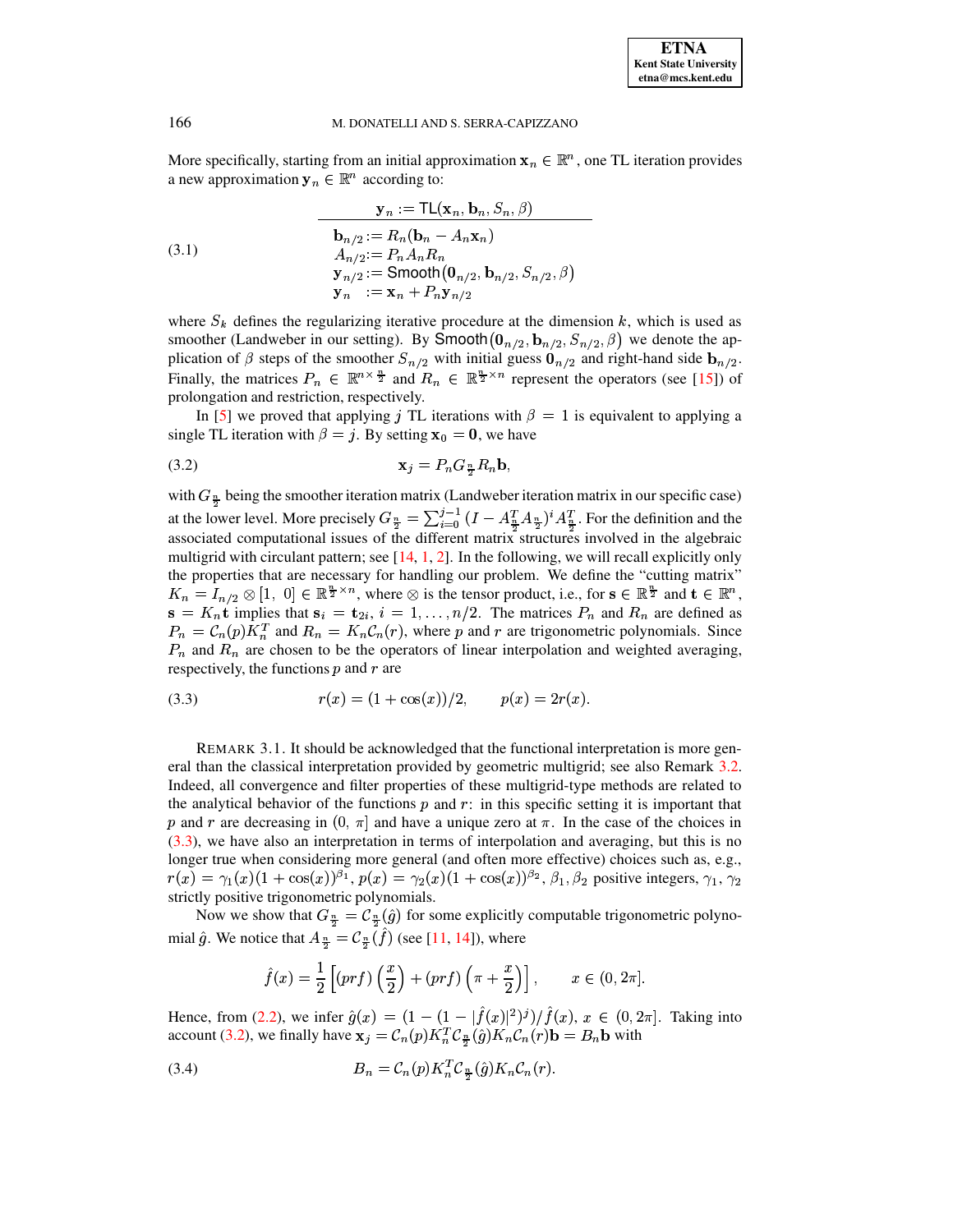

The purpose now is to analyze how the TL iteration filters every single frequency and, therefore, we have to study the spectral behavior of  $B_n$  with regard to the basic frequencies  $F_n^{(k)} = [e^{jx_k}]_{i=0}^{n-1}/\sqrt{n}$ , for  $k = 0, ..., n-1$  (which are just the columns of  $F_n$ ). Since  $K_n F_n = [1, 1] \otimes F_{\frac{n}{2}} / \sqrt{2}$  (see [\[14\]](#page-13-10)), from [\(3.4\)](#page-3-2) we find

<span id="page-4-0"></span>(3.5) 
$$
B_n = \frac{1}{2} F_n D_n(p) \begin{bmatrix} D_{\frac{n}{2}}(\hat{g}) & D_{\frac{n}{2}}(\hat{g}) \\ D_{\frac{n}{2}}(\hat{g}) & D_{\frac{n}{2}}(\hat{g}) \end{bmatrix} D_n(r) F_n^H
$$
  

$$
= \frac{1}{2} F_n \begin{bmatrix} D_n^{(1)}(p) D_{\frac{n}{2}}(\hat{g}) D_n^{(1)}(r) & D_n^{(1)}(p) D_{\frac{n}{2}}(\hat{g}) D_n^{(2)}(r) \\ D_n^{(2)}(p) D_{\frac{n}{2}}(\hat{g}) D_n^{(1)}(r) & D_n^{(2)}(p) D_{\frac{n}{2}}(\hat{g}) D_n^{(2)}(r) \end{bmatrix} F_n^H,
$$

where  $D_n(h) = \text{diag}([D_n^{(1)}(h), D_n^{(2)}(h)])$ , with  $D_n^{(j)}(h) \in \mathbb{R}^{\frac{n}{2} \times \frac{n}{2}}$  and  $j = 1, 2$ . By defining the permutation matrix  $\Pi_n = [K_n^T, T_n^T]$  with  $T_n =$ with  $T_n = I_{n/2} \otimes [0, 1] \in \mathbb{R}^{\frac{n}{2} \times n}$ , relation [\(3.5\)](#page-4-0) transforms into  $B_n = F_n \Pi_n^T W_n \Pi_n F_n^H$ . Here  $W_n$  is the diagonal block matrix of size  $(n/2) \times (n/2)$  with blocks of dimension  $2 \times 2$ . For  $k = 0, \ldots, n/2 - 1$ , the k-th diagonal block is given by

$$
W_n^{(k)} = \frac{1}{2}\hat{g}(x_{2k}) \left[ p(x_{(k+n/2)}) \right] \left[ r(x_k) \right] r(x_{(k+n/2)}) \right].
$$

The block  $W_n^{(k)}$  has structurally at most rank 1 and therefore we find the trivial null eigenvalue and the nontrivial one  $\lambda_k$ , which coincides with the trace:

$$
\lambda_k = \frac{1}{2}\hat{g}(x_{2k})((pr)(x_k) + (pr)(x_{(k+n/2)})) .
$$

We now determine the corresponding eigenvectors. By definition of p and r in [\(3.3\)](#page-3-0),  $W_n^{(k)}$  is real symmetric and consequently the corresponding two eigenvectors are orthogonal. The two frequencies associated with  $W_n^{(k)}$  are the 2k-th and  $(2k + 1)$ -th columns of  $F_n \Pi^T$ ,  $k = 0, \ldots, n/2 - 1$ , i.e.,  $F_n^{(k)}$  and  $F_n^{(k+n/2)}$ . We first derive the eigenvector of  $W_n^{(k)}$ , which corresponds to the zero eigenvalue. From trivial algebraic manipulations, we deduce  $\mu_0^{(k)} = [-1, r(x_k)/r(x_{(k+n/2)})]^T$ . Such an eigenvector is determined by the following linear combination of frequencies:

<span id="page-4-1"></span>(3.6) 
$$
\frac{r(x_k)}{r(x_{(k+n/2)})} F_n^{(k+n/2)} - F_n^{(k)}.
$$

Therefore, for a choice of small  $k$  ( $k = 0, \ldots, n/2 - 1$ ,  $k$  is small if and only if  $k/n \ll 1$ ), the dominating frequency is  $F_n^{(k+n/2)}$  (high frequency component), while when k grows and is comparable with  $n/2$ , the component  $F_n^{(k)}$  becomes dominating (again high frequency component). The latter discussion shows that the null eigenvalue is always connected to high frequencies (middle frequencies when  $k$  is in a neighborhood of  $n/4$ ) and therefore it is a first theoretical evidence of the filtering features of the TL iteration. To complete the analysis, the eigenvector associated to the nontrivial eigenvalue  $\lambda_k$  has to be studied. Its precise expression is given by  $\mu_{\lambda_k}^{(k)} = [1, p(x_{(k+n/2)})/p(x_k)]^T$  and it can be expressed in terms of the subsequent linear combination of basic frequencies:

<span id="page-4-2"></span>(3.7) 
$$
F_n^{(k)} + F_n^{(k+n/2)} \frac{p(x_{(k+n/2)})}{p(x_k)}.
$$

By varying k in the range  $\{0, \ldots, n/2-1\}$ , we observe a complementary behavior. For small values of k is  $F_n^{(k)}$ , while for large values of k the dominating frequency is  $F_n^{(k+n/2)}$ . This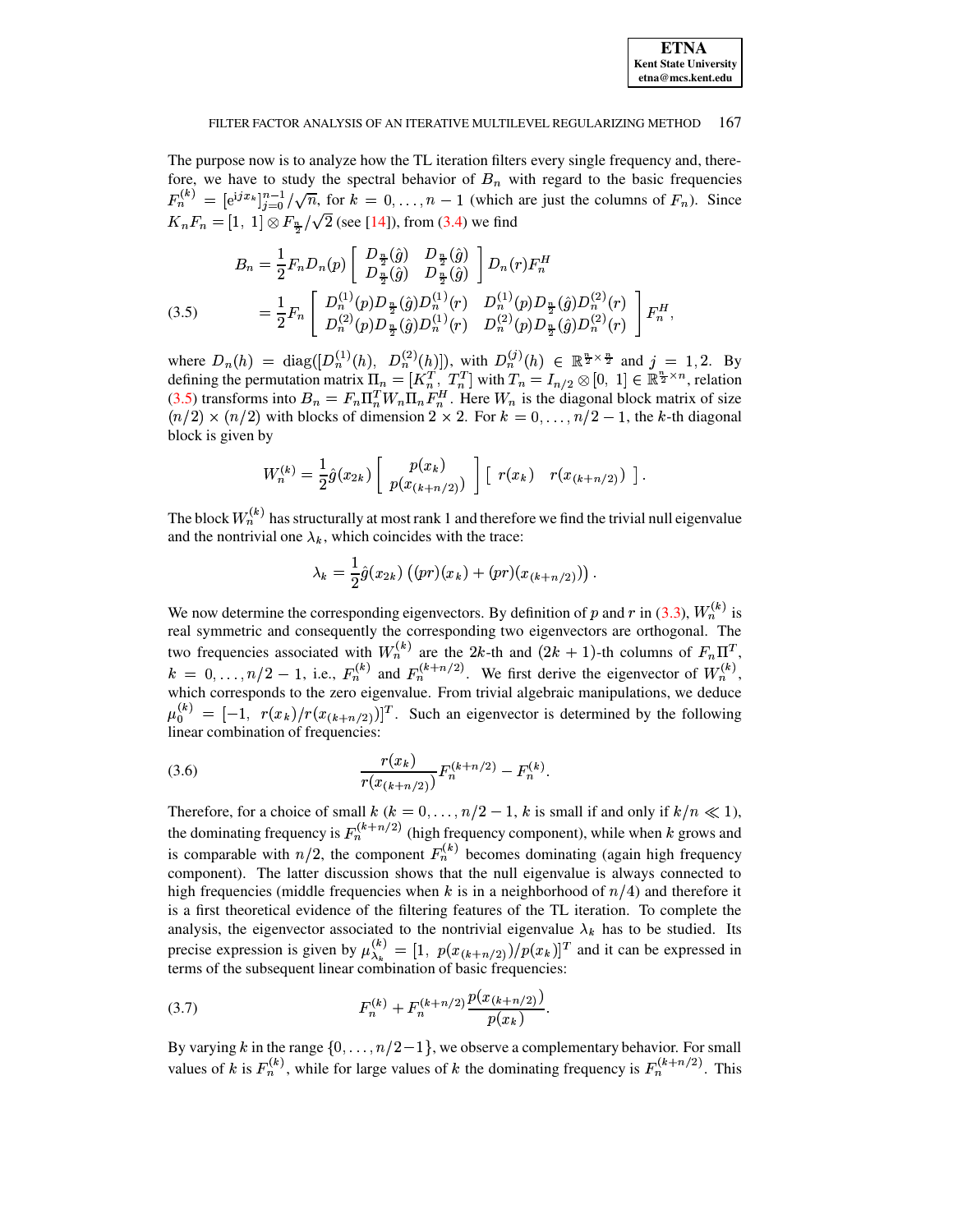

<span id="page-5-0"></span>shows that the nontrivial eigenvalue is always associated to low and middle frequencies and, again, this is no surprise given the orthogonality of the two eigenvectors.

REMARK 3.2. Equations [\(3.6\)](#page-4-1) and [\(3.7\)](#page-4-2) implicitly define a condition for the choice of  $r$  and  $p$ , independently (and more generally) of geometric considerations. In fact, in order to force the null eigenvalue to be associated to high and middle frequencies, the functions  $p$  and r should have maximal value at the origin (or close to it) and should decrease to zero at  $\pi$  (this implies the classical shape of a function with Fourier coefficients defining a low-pass filter). In addition, their shape (see also Remark  $3.1$ ) allows to reinforce or to diminish the filtering characteristics of the TL iteration. Finally, the fact that the functions  $p$  and  $r$  are chosen as polynomials has nothing to do with the filtering design, but it is only due to computational requirementsin order to obtain the optimal cost that characterizes multigrid-type procedures.

Now we come back to a precise analysis of the iterate  $x_j$  and in fact, by exploiting the previous factorization, we obtain

$$
\mathbf{x}_j=\sum_{k=0}^{n/2-1}\left[F_n^{(k)},\;F_n^{(k+\frac{n}{2})}\right]Q\left[\begin{array}{c}0\\&\lambda_k\end{array}\right]Q^H\left[\begin{array}{c}(F_n^{(k)})^H\\(F_n^{(k+\frac{n}{2})})^H\end{array}\right]\mathbf{b},
$$

where  $Q = \left| \frac{\mu_0}{\|\mu_0^{(k)}\|_2}, \right|$  $= \left[\frac{\mu_0^{(k)}}{\|\mu_0^{(k)}\|_2}, \frac{\mu_2^{(k)}}{\|\mu_0^{(k)}\|_2}\right]$  $\mu^{(k)}$  ]  $\frac{\mu_{\lambda_k}}{\|\mu_{\lambda_k}\|^{\kappa}}$  is the  $2 \times 2$  matrix containing the eigenvectors of  $W_n^{(k)}$ . Therefore, we deduce

$$
\mathbf{x}_{j} = \sum_{k=0}^{n/2-1} \lambda_{k} \left( Q_{1,2} F_{n}^{(k)} + Q_{2,2} F_{n}^{(k+\frac{n}{2})} \right)^{H} \mathbf{b} \left( Q_{1,2} F_{n}^{(k)} + Q_{2,2} F_{n}^{(k+\frac{n}{2})} \right)
$$
  
\n
$$
= \sum_{k=0}^{n/2-1} \lambda_{k} Q_{1,2}^{2} f(x_{k}) \frac{(F_{n}^{(k)})^{H} \mathbf{b}}{f(x_{k})} F_{n}^{(k)} + \sum_{k=n/2}^{n-1} \lambda_{k-\frac{n}{2}} Q_{2,2}^{2} f(x_{k}) \frac{(F_{n}^{(k)})^{H} \mathbf{b}}{f(x_{k})} F_{n}^{(k)}
$$
  
\n
$$
+ \sum_{k=0}^{n/2-1} \lambda_{k} Q_{1,2} Q_{2,2} ((F_{n}^{(k)})^{H} \mathbf{b} F_{n}^{(k+n/2)} + (F_{n}^{(k+n/2)})^{H} \mathbf{b} F_{n}^{(k)})
$$
  
\n
$$
\approx \sum_{k=0}^{n-1} \theta_{j}(x_{k}) \frac{(F_{n}^{(k)})^{H} \mathbf{b}}{f(x_{k})} F_{n}^{(k)},
$$

where

<span id="page-5-1"></span>
$$
\theta_j(x_k)=\left\{\begin{array}{ll}\lambda_kQ_{1,2}^2f(x_k),&k=0,\ldots,\frac{n}{2}-1,\\ \lambda_{k-\frac{n}{2}}Q_{2,2}^2f(x_k),&k=\frac{n}{2},\ldots,n-1.\end{array}\right.
$$

The remainder of the approximation contained in the last step is

(3.8) 
$$
\sum_{k=0}^{n-1} \lambda_k Q_{1,2} Q_{2,2}((F_n^{(k)})^H \mathbf{b} F_n^{(k+n/2)}),
$$

where we have formally set  $\lambda_{k-n/2} := \lambda_k$  for  $k = n/2, \ldots, 1$ . Since the latter expression is the combination of the k-th and  $(k + n/2)$ -th frequencies, the quantity in [\(3.8\)](#page-5-1) can be neglected, because all the functions in the filter have a complementary behavior at  $x_k$ and  $x_k + \pi$ : when one of these functions is large, the other almost vanishes and viceversa. More specifically, the filter factor associated with  $(3.8)$  shows a behavior analogous to  $\lambda_k Q_{1,2} Q_{2,2} \sqrt{f(x_k) f(\pi + x_k)}$  which is negligible for every instance of k. Finally, in Fig-ure [3.1](#page-6-1) we report the graph of the approximated remainder  $\lambda_k Q_{1,2} Q_{2,2} \sqrt{f(x_k)f(\pi + x_k)}$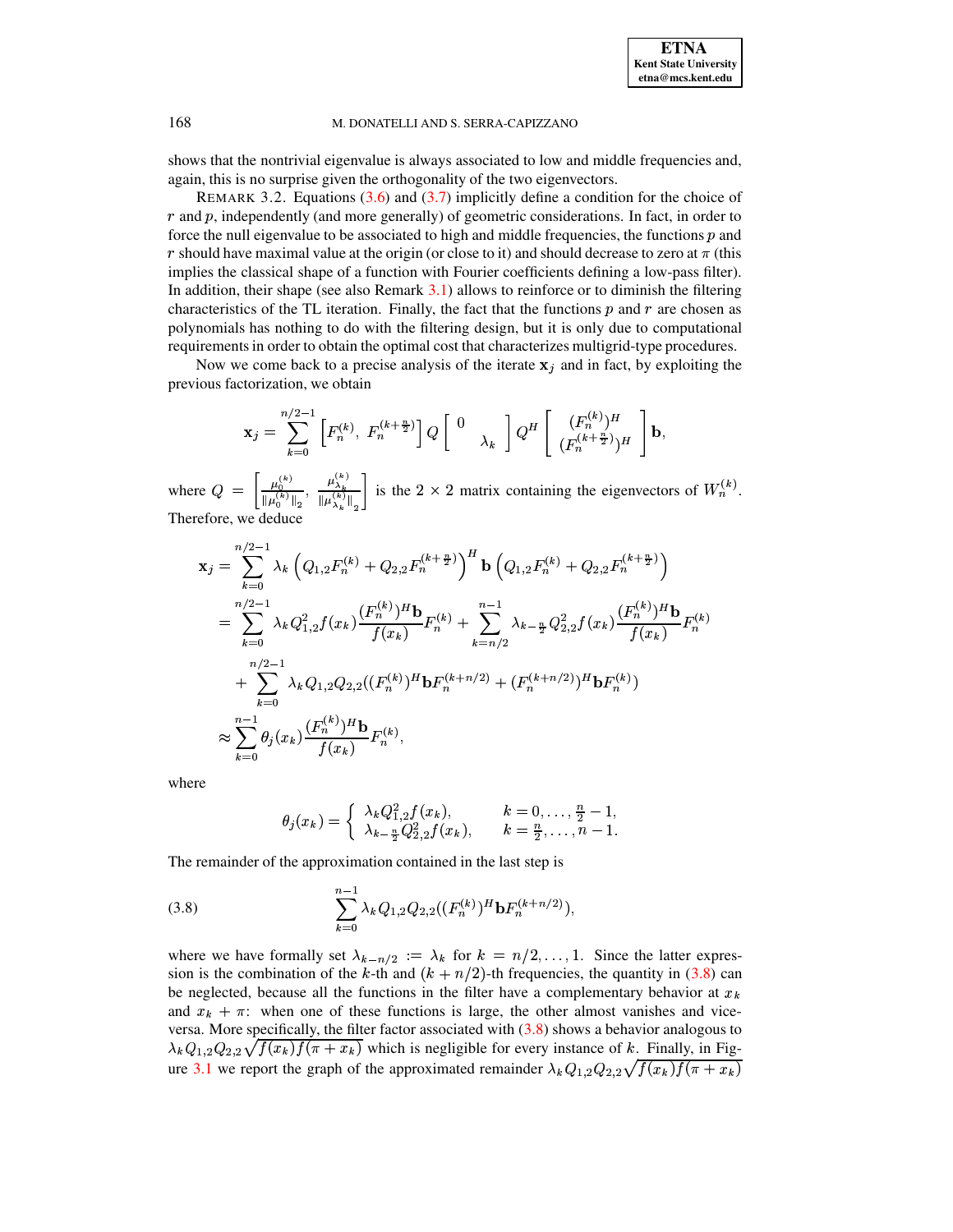

FIG. 3.1. *Graph of the remainder*  $\lambda_k Q_{1,2} Q_{2,2} \sqrt{f(x_k)f(\pi + x_k)}$ .

<span id="page-6-1"></span>

FIG. 4.1. *Gaussian PSF with* 51 *nodes and related generating function*  $f(x)$  *for*  $x \in (0, 2\pi]$ *.* 

<span id="page-6-2"></span>that we decided to neglect (the function  $f$  is associated to a prototypal Gaussian PSF; see the next section). It is clear that Figure [3.1](#page-6-1) represents numerical evidence of the goodness of the approximation previously proposed, because not only it has small magnitude but also small support, i.e., it is obtained in correspondence of a small number of frequencies.

<span id="page-6-0"></span>**4. Comparison of the filter factors.** We report the graphs of the filter factors for both Landweber and TL methods. In such a way, it is immediate to compare the filtering properties of the two procedures. As an example, let us consider the PSF reported in Figure [4.1](#page-6-2) together with its generating function f. In Figure [4.2,](#page-7-1) for certain values of j, we display the value of  $\phi_j(x)$ , i.e., the filter factor of Landweber, and the value of  $\theta_j(x)$ , i.e., the approximation (according to the previous section) of the filter factor of the TL method, for  $x \in (0, 2\pi]$ . When varying the index  $j$ , we observe that the behavior of the TL filter factor follows the same trend of the method used as smoother: in our case the Landweber method is considered, but the same observation can be repeated verbatim for other regularizing smoothers. Furthermore, as it is evident from Figure [4.3,](#page-8-0) for increasing values of  $j$  and with regard to the TL method, the high frequencies contribution is lower than the analogous contribution for Landweber. Such observations perfectly agree with the numerical tests in Section [6.](#page-9-0) Indeed, for the initial iterations, the reconstruction error decreases in the same manner for both methods. After this phase, the error with Landweber starts to increase while, for the TL method, it keeps going down for some more iterations: this better behavior is essentially due to the higher filtering properties of the TL method when  $j$  is large.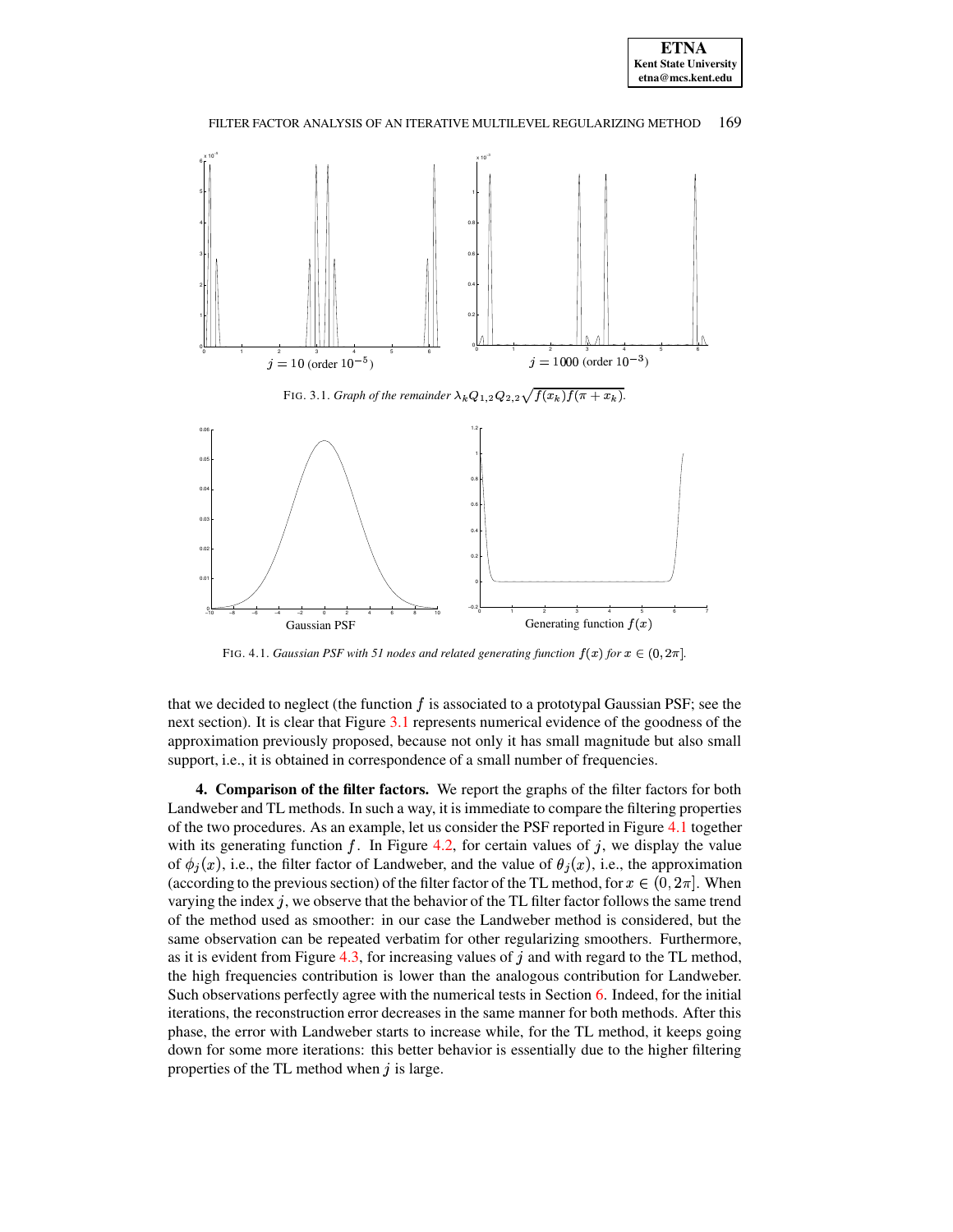

<span id="page-7-1"></span>FIG. 4.2. Filter factor for the Landweber  $(\phi_i(x))$  and TL  $(\theta_i(x))$  methods for  $x \in (0, 2\pi]$  and several *instances of* <sup>ý</sup> *(the two graph are near to be superposed).*

<span id="page-7-0"></span>**5. A note when the noise level goes to zero.** The filter factor analysis in Section [3](#page-2-0) shows that in presence of noise, the TL is able to reconstruct the signal filtering the noise, i.e., the TL is a regularizing method. In the literature a regularizing procedure can also studied using the discrepancy principle when the noise level goes to zero [\[6\]](#page-13-4). More specifically, let  $\delta$ be a constant greater than zero such that  $\|\nu\|_2 \le \delta$  and let us assume that the level  $\delta$  is known. The discrepancy principle is used to stop an iterative method when the current approximation  $x_j$  satisfies the discrepancy principle

<span id="page-7-2"></span>
$$
\|\mathbf{b} - A\mathbf{x}_j\|_{2} \le \alpha \delta
$$

for a fixed  $\alpha > 1$  independent of  $\delta$ . Let  $\mathbf{x}_{i(\delta)}$  be the first approximation that satisfies this criterium. An iterative method equipped with this stopping rule is said to be a regularization method if the computed approximation  $x_{i(\delta)}$  satisfies

(5.1) 
$$
\lim_{\delta \to 0^+} \sup_{\nu < \delta} ||\mathbf{x} - \mathbf{x}_{j(\delta)}||_2 = 0.
$$

This means that in the limit, when there is no noise and under the assumption that the matrix  $\vec{A}$  is invertible, the regularization method reconstructs exactly the true object  $\bf{x}$ ; we notice that this more classical approach [\[6\]](#page-13-4) is the one followed by Reichel and Shyshkov  $[10]$  for analyzing a basic multilevel method of multigrid type.

Unfortunately, according to this formal definition, our TL is not a regularization method. Indeed in the noise free case it is not able to reconstruct the true object . This follows from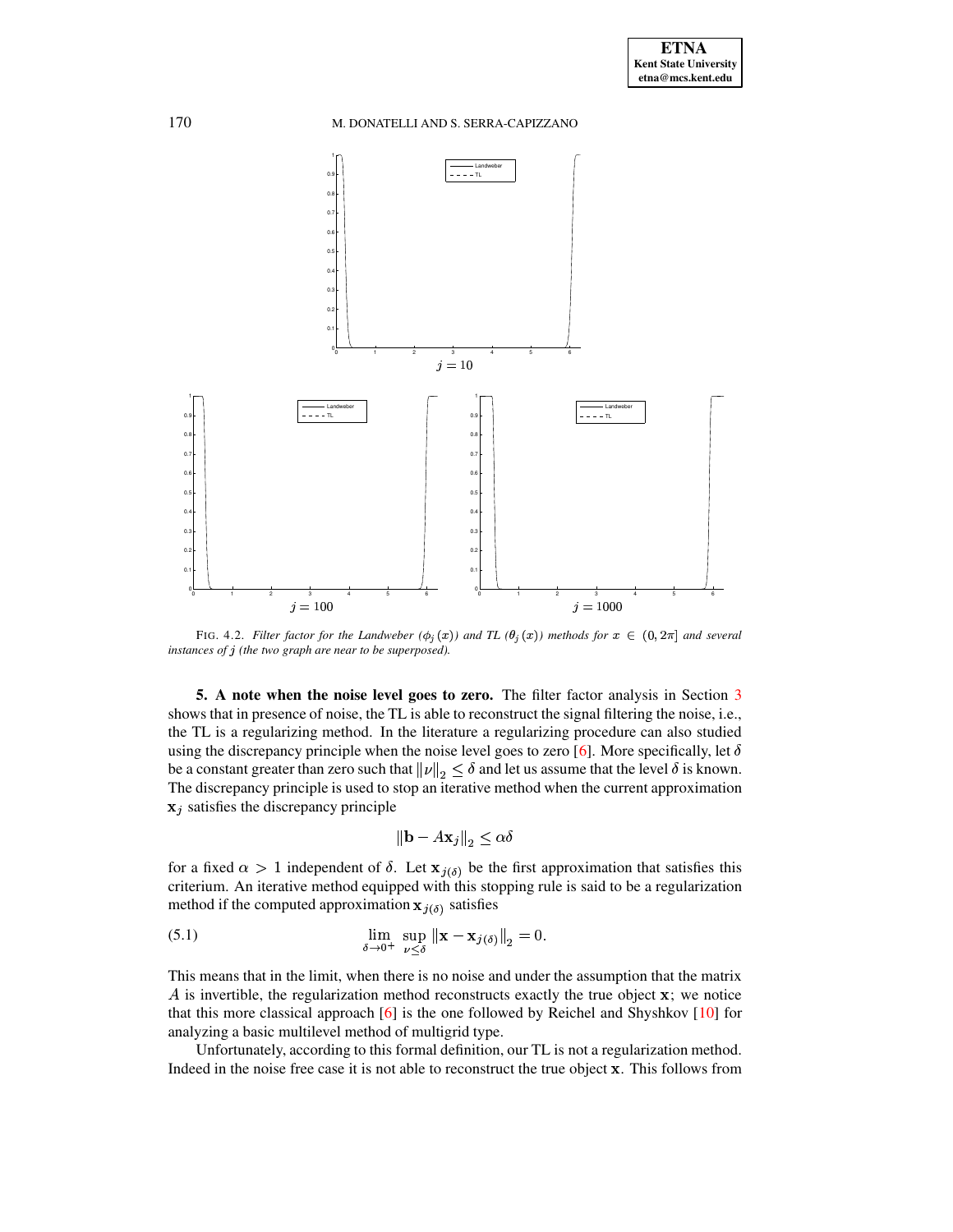

<span id="page-8-0"></span>FIG. 4.3. Filter factor for Landweber  $(\phi_i(x))$  and TL  $(\theta_i(x))$  method,  $x \in (0, 2\pi]$  and  $j = 1000$  (note that *scale on the y axis equal to*  $10^{-4}$ *).* 

Section [3,](#page-2-0) where we show that also if A is nonsingular, then the TL operator  $B_n$  has a (large) null space of dimension  $n/2$ . The latter fact means that if the solution x intersects such a subspace, which is related to high frequencies, then the vector  $x$  cannot be reconstructed exactly. However this limit case  $(\delta \to 0^+)$  has mainly a purely theoretical impact and it is not usually of interest in the real applications, where we generally encounter nontrivial examples with non-negligible noise levels. We recall that in such case our method is a regularizing method thanks to the analysis in Section [3.](#page-2-0) Not only this, but the quoted method in [\(3.1\)](#page-3-4) can be easily modified for low levels of noise in such a way that the resulting algorithm is of regularizing type, according to the framework in [\[6\]](#page-13-4) as well. For instance, a possibility is to apply the smoother also at the finer level, but with a damping factor depending on the level of noise: in this way we do not lose the good filtering features obtained performing at first a projection in the signal subspace (low frequencies).

In more detail, given an initial approximation  $x_n$ , our modified regularizing TL iteration provides a new approximation  $y_n$  according to the following scheme:

<span id="page-8-1"></span>ra Roman Roman Roman Roman Roman Roman Roman Roman Roman Roman Roman Roman Roman Roman Roman Roman Roman Roman Roman Roman Roman Roman Roman Roman Roman Roman Roman Roman Roman Roman Roman Roman Roman Roman Roman Roman Rom

,

$$
y_n := TL(\mathbf{x}_n, \mathbf{b}_n, S_n, \beta)
$$
\n
$$
\mathbf{b}_{n/2} := R_n(\mathbf{b}_n - A_n \mathbf{x}_n)
$$
\n
$$
A_{n/2} := P_n A_n R_n
$$
\n
$$
y_{n/2} := \text{Smooth}(\mathbf{0}_{n/2}, \mathbf{b}_{n/2}, S_{n/2}, \beta)
$$
\n
$$
\mathbf{z}_n := \mathbf{x}_n + P_n \mathbf{y}_{n/2}
$$
\nif  $\delta > tol \cdot \|\mathbf{b}_n\|_2$  then

\n
$$
\mathbf{y}_n := \mathbf{z}_n
$$
\nelse

\n
$$
\mathbf{w}_n := \text{Smooth}(\mathbf{x}_n, \mathbf{b}_n, S_n, 1)
$$
\n
$$
\omega := \delta / \|\mathbf{b}_n\|_2
$$
\n
$$
\mathbf{y}_n := \mathbf{w}_n + \omega(\mathbf{z}_n - \mathbf{w}_n)
$$
\nend if

Here the notation is the same as in Algorithm  $(3.1)$ , tol is a tolerance on the noise level (e.g.,  $\text{col} = 10^{-3}$  and  $\delta/||\mathbf{b}_n||_2 \in [0, 1]$  is the percentage of noise. We notice that the smoothing step at the higher dimension  $n$  is applied only when the level of the noise is low. In that case,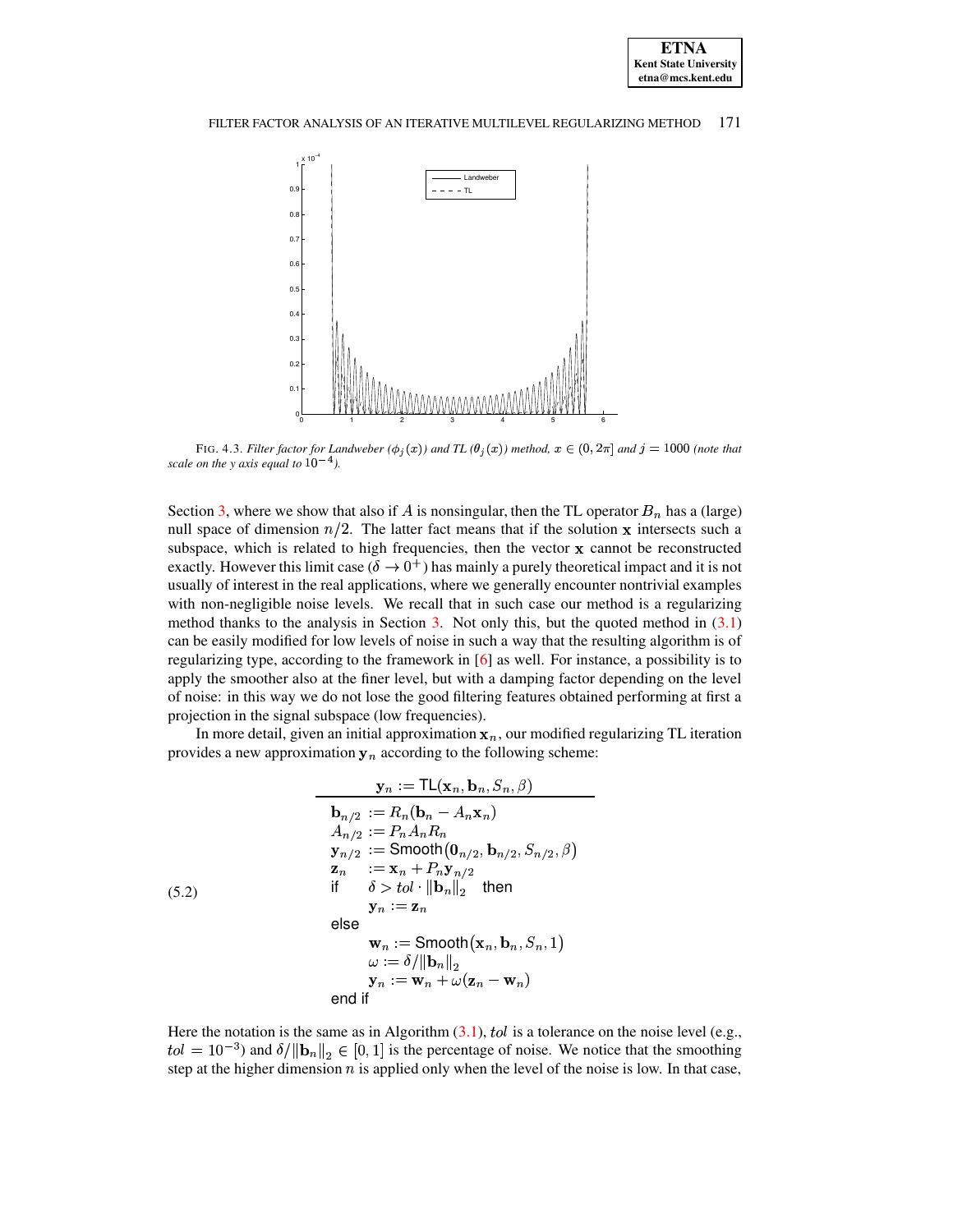the whole method behaves as a standard iterative solver used as smoother and this is true especially when  $\delta \to 0^+$ . The interest of the method relies on the case where the condition  $\delta > tol \cdot ||\mathbf{b}_n||_2$  is satisfied with  $tol = 10^{-3}$ : in that case, the method filters the noise as we have previously seen since, under this assumption, Algorithm [\(5.2\)](#page-8-1) reduces to Algorithm [\(3.1\)](#page-3-4). We notice that the latter case is the only one of interest in real applications. On the other side, the algorithm [\(5.2\)](#page-8-1) satisfies the condition [\(5.1\)](#page-7-2) since, when  $\delta \to 0^+$ , the computed solution tends to the vector computed by the smoother, i.e., to the exact noise-free solution. We recall that, by our assumptions, the smoother is in fact a regularizing method.

Finally, a more precise study, for combining our multigrid technique with methods able to recover the true solution (when the noise goes to zero), will be subject of future researches.

<span id="page-9-0"></span>**6. Numerical experiments.** We present a numerical comparison between the Landweber and the TL methods, where Landweber is used as a smoother. Since we consider real problems with a non-negligible level of noise, we use the TL algorithm  $(3.1)$  or, equivalently, algorithm [\(5.2\)](#page-8-1), where tol  $\|\mathbf{b}_n\|_2$  is lower than the noise percentage used in the experiments. We give two tests, the first one with high noise level and the second with moderate noise, for emphasizing the good regularizing properties of the TL method, independently of the level of the noise corruption.

For the sake of completeness, we report the results also for the multilevel method in the case of one recursive call  $(V$ -cycle) or two recursive calls  $(W$ -cycle) at every level. For a more complete description of these multilevel methods we refer to [\[5\]](#page-13-7). However, it should be stressed that these more sophisticate multilevel procedures derive in a natural way from the TL, by applying recursively the same procedure. In terms of regularization, the above idea means that at the coarser level we apply a smoothing iteration and then we project again into the low frequencies subspace. This can be repeated until we reach a small grid (e.g.,  $8 \times 8$ ), where the associated linear system can be solved directly, since the problem is computationally negligible and the noise explosion is easily controllable and avoidable.

In order to compare the computational time of the several methods, in [\[5\]](#page-13-7) we computed the following asymptotic ratios in the 2D case (image deblurring), i.e. for large  $n$ , between the cost of one iteration of a multigrid procedure and that of one Landweber iteration: about  $1/4$  for the TL iteration, about  $1/3$  for the V-cycle, and about 1 for the W-cycle. These ratios can be easily understood by combining the usual computational estimates for multigrid methods and the following remark: at the finest level, the multilevel algorithms perform only a projection (the Landweber method is applied only at the coarser levels) and the problem size after the first projection is  $1/2<sup>d</sup>$  of the size of the original d-dimensional problem.

In the following experimentation we consider 1D problems (signal deblurring). For a wide experimentation in the 2D case, see [\[5\]](#page-13-7). The numerical results are obtained using Matlab 7.0.

**6.1. Example 1.** We consider the signal test in Fig. [6.1.](#page-10-0) The observed signal, solid line in Fig.  $6.1$  (a), is the blurred version of the true signal, dotted line in Fig.  $6.1$  (a), obtained adding Gaussian blur and  $10\%$  of white noise. Since we know the true solution, the methods are stopped at the minimum of the relative restoration errors (RREs) defined as the  $l_2$  norm of the error over the  $l_2$  norm of the true solution. In real applications any classical stopping criterium, like e.g. the discrepancy principle, can be applied both to Landweber and multilevel strategies.

The quality of the restored signals in Fig. [6.1](#page-10-0) (b-d) is comparable. In this example the gain in the use of the multilevel methods is mainly in the reduction of the computational cost. Indeed the TL method requires about the same number of iterations of Landweber, but each iteration requires half time. Concerning the  $V$ -cycle each iteration costs  $2/3$  of one Landweber iteration and moreover it converges faster (within about half iterations).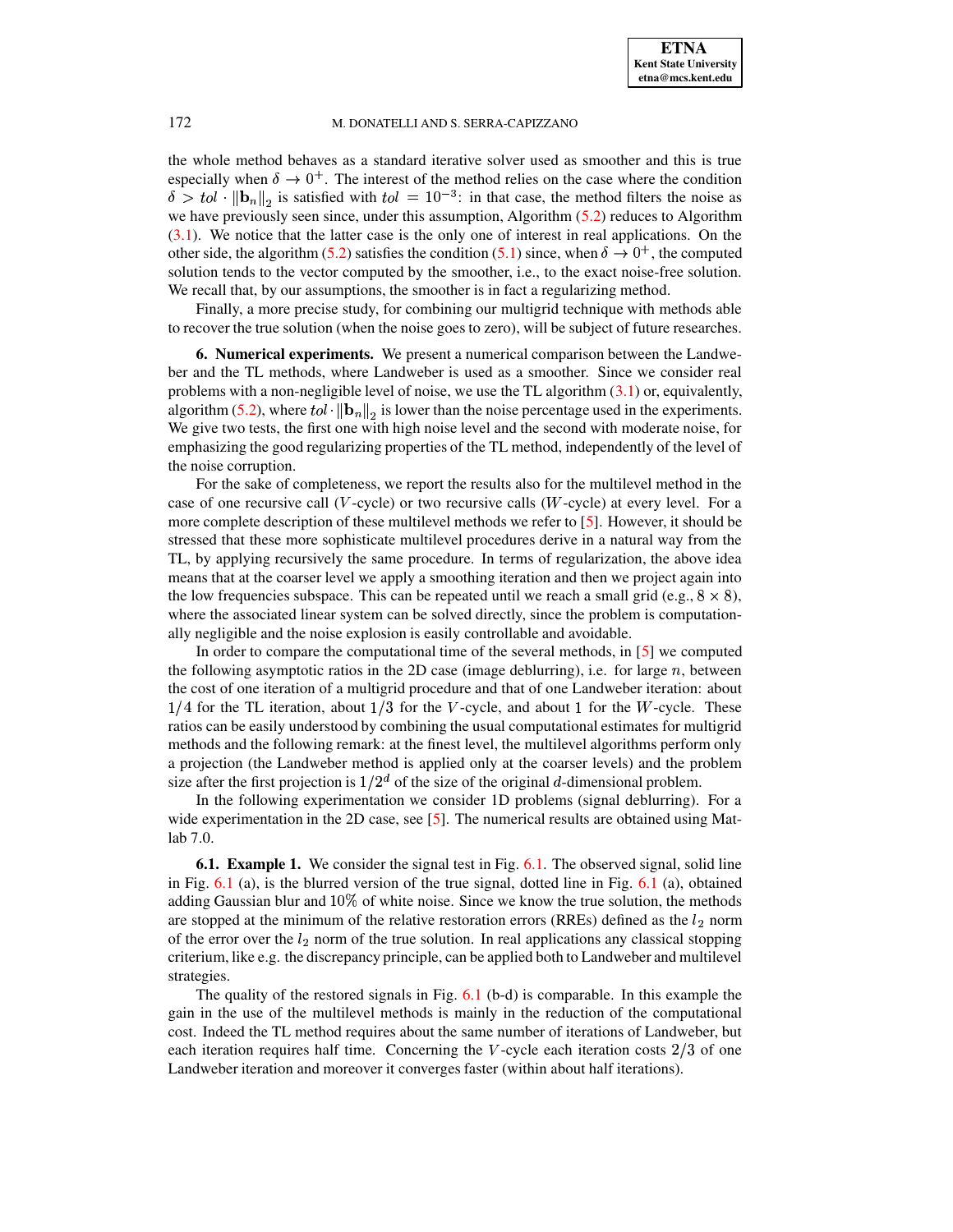

#### FILTER FACTOR ANALYSIS OF AN ITERATIVE MULTILEVEL REGULARIZING METHOD 173



<span id="page-10-0"></span>FIG. 6.1. *Test problem:* (a)  $-- -$  *true signal*  $-$  *observed signal* with 10% *of noise*, (b) *restored signal with* Landweber in 39 iterations (RRE =  $0.077$ ), (c) restored signal with TL in 42 iterations (RRE =  $0.076$ ), (d) restored *signal* with *V*-cycle in 20 *iterations* (*RRE* = 0.078).



<span id="page-10-1"></span>FIG. 6.2. *Relative restorations errors for each iteration (logarithmic scale) for test in Fig. [6.1:](#page-10-0) — Landweber,*  $-TL$ , *V-cycle*.

In Fig. [6.2](#page-10-1) the graphs of the RREs are displayed for each iteration of the considered methods. We test also the same signal with a  $20\%$  of noise. Similarly to the previous case, we have a considerable gain in time for every multilevel strategy with respect to the Landweber method alone (about half time). Moreover, the graphs in Fig. [6.2](#page-10-1) confirm the analysis in Section [4.](#page-6-0) It is shown that the filter factors of the TL method and the iterative regularizing method used as smoother (Landweber in our case) are essentially the same, even if the TL iteration filters slightly more the high frequencies and indeed it keeps in reducing the noise for more iterations with respect to the smoother. This behavior is evident in the two graphs of Fig. [6.2.](#page-10-1)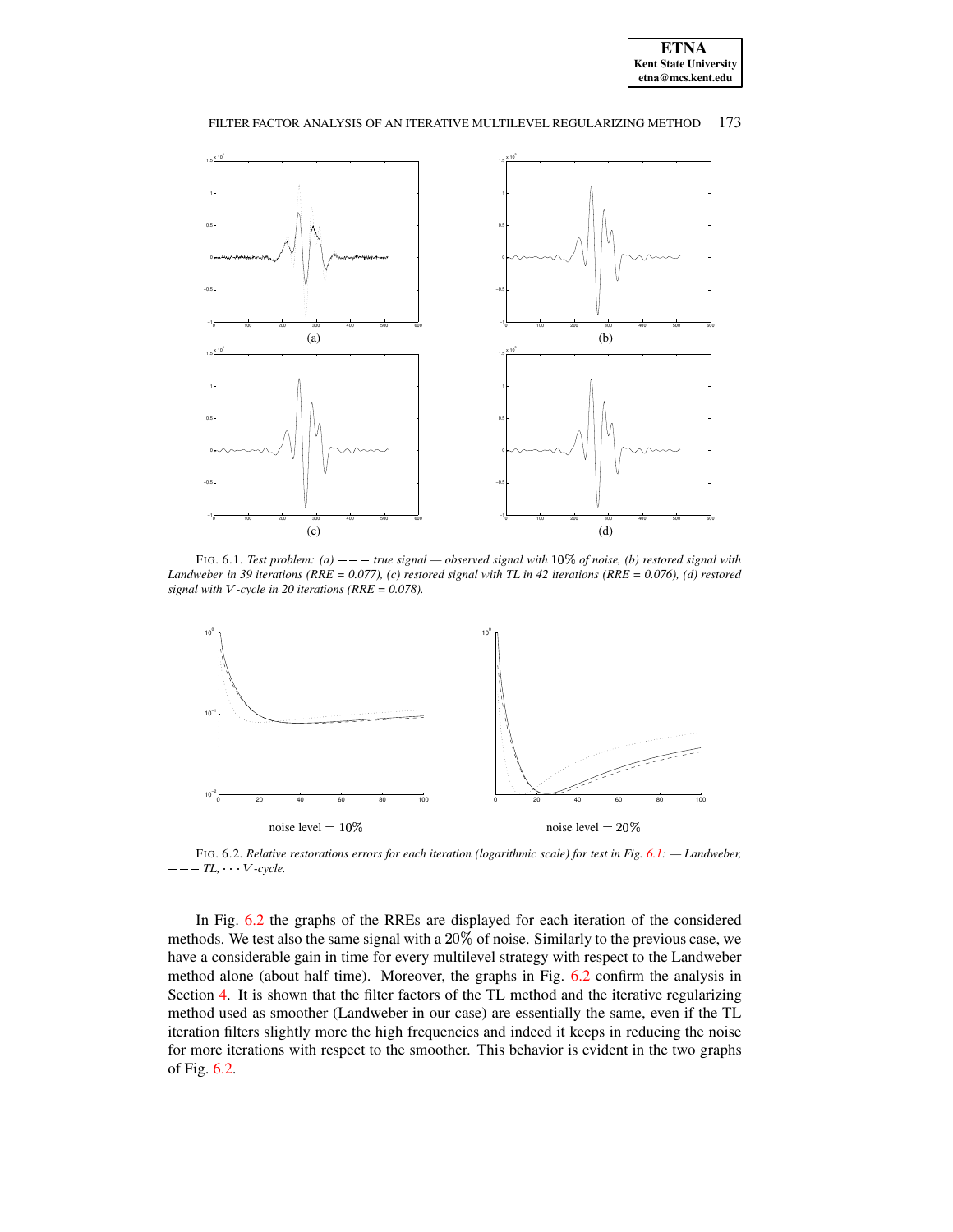

<span id="page-11-0"></span>FIG. 6.3. *Test problem:* (a)  $---$  *true signal*  $-$  *observed signal with*  $3\%$  *of noise,* (b) *restored signal with* Landweber in 4090 iterations (RRE = 0.113), (c) restored signal with TL in 4587 iterations (RRE = 0.110), (d) *restored signal with*  $V$ -cycle *in* 1481 *iterations* ( $RRE = 0.115$ ).



<span id="page-11-1"></span>FIG. 6.4. Relative restorations errors for each iteration (logarithmic scale) for test in Fig. 6.3: (a) - Landwe $ber, --- TL, \tV-cycle.$  *(b)* — *Van Cittert,*  $--- TL, \tV-cycle, --- W-cycle.$ 

**6.2. Example 2.** The last test problem has a larger PSF and a low level of noise, only 3%. This choice is taken into account in order to show the robustness and the good regularization properties of the multilevel strategies, also for problems with moderate noise level. The true and the observed signals are shown in Fig. [6.3](#page-11-0) (a). The numerical results, restored signals in Fig. [6.3](#page-11-0) (b-d) and RREs in Fig. [6.4](#page-11-1) (a), confirm the previous analysis: the quality of the restored signals are comparable and the TL method improves the regularization of Landweber, while the  $V$ -cycle has a faster convergence.

In Fig. [6.3](#page-11-0) we can see that Landweber is slowly convergent. Moreover, since the PSF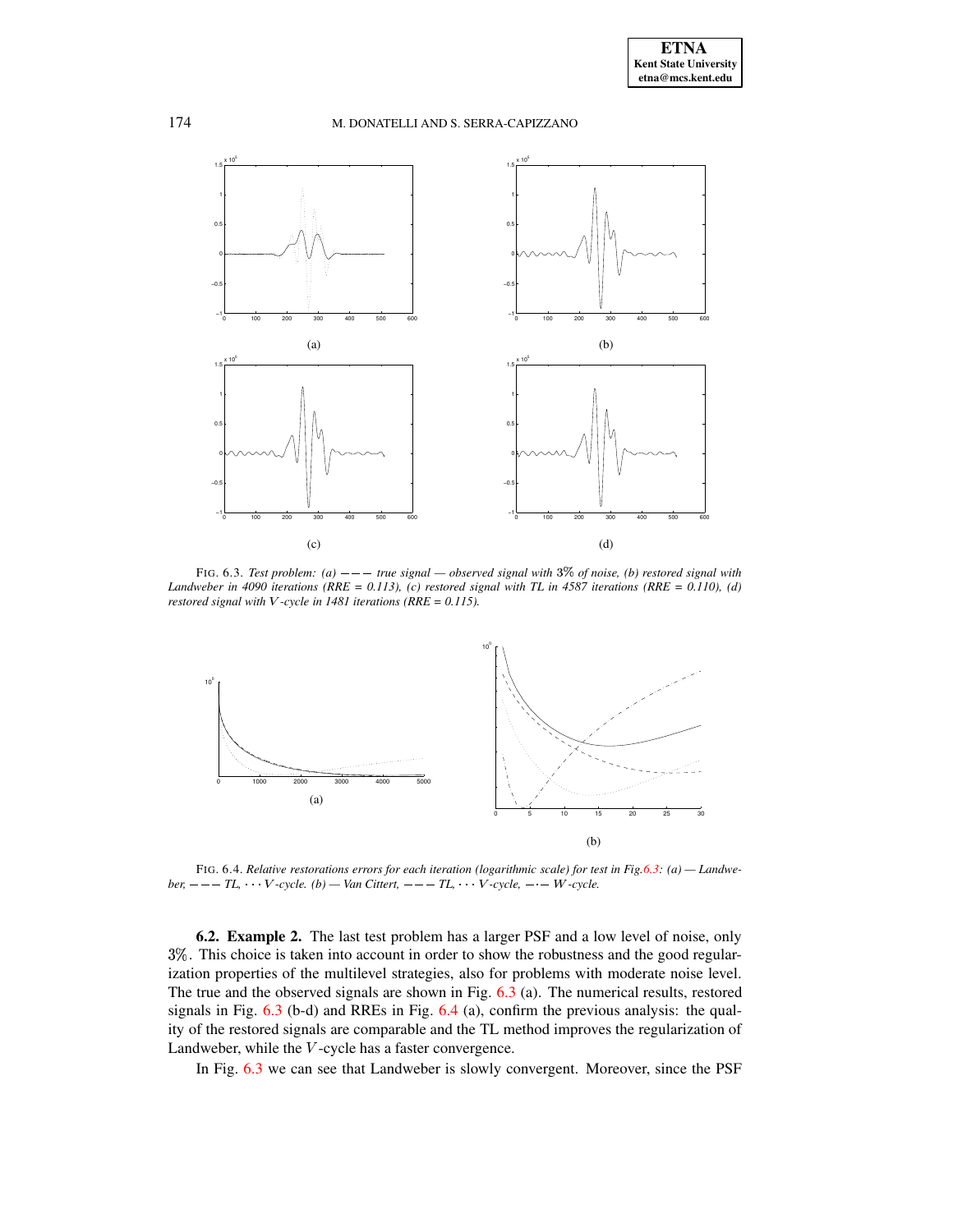



#### FILTER FACTOR ANALYSIS OF AN ITERATIVE MULTILEVEL REGULARIZING METHOD 175

<span id="page-12-1"></span>FIG. 6.5. Restored signals for test in Fig. [6.3:](#page-11-0) (a) Van Cittert in 17 iterations (RRE = 0.321), (b) TL in 26 iterations (RRE = 0.235), (c) V-cycle in 14 iterations (RRE = 0.182), (d) W-cycle in 4 iterations (RRE = 0.157).

is a Gaussian blur, the matrix  $A$  is positive definite. In such case, instead of Landweber the Van Cittert method  $[3]$  can be used. The Van Cittert iteration is defined at the *j*th step as  $\mathbf{x}_{i+1} = \mathbf{x}_i + \tau(\mathbf{b} - A\mathbf{x}_i)$ , with  $0 < \tau < 2/||A||_2$ . Notice that no matrix-vector product with  $A<sup>T</sup>$  is required and, moreover, the convergence is faster than Landweber, but usually the restored quality is lower. In this case, using Van Cittert as smoother, the multilevel strategies can be mainly used for improving the quality of the restoration, as well as the convergence speed. In other words we improve the computational cost of the Van Cittert method and, at the same time, we obtain a substantially more precise reconstruction, comparable with that of the Landweber method.

In Fig.  $6.4$  (b) and Fig. [6.5](#page-12-1) we note the high improvement in the restoration using multilevel strategies. Indeed, the V-cycle in Fig.  $6.5$  (c) and the W-cycle in Fig.  $6.5$  (d) are able to recover the rightmost up-peak (around 300) that is not visible in the Van Cittert restoration in Fig.  $6.5$  (a). Moreover, *W*-cycle requires only 4 iteration for computing a good enough restoration. This means that the  $W$ -cycle with Van Cittert as smoother could be a good method for systems requiring a real-time preview.

Concluding, the proposed tests show that if the smoother is a slowly convergent regularizing method that computes a high quality approximation, then multilevel strategies can be useful for accelerating the convergence, and preserving the quality of the restoration (see Fig. [6.1](#page-10-0) and Fig. [6.3\)](#page-11-0). On the other hand, if the smoother is a fast regularizing method that computes a solution of low quality, then the multilevel strategies are able to improve the quality of the restoration, as well as to speed up the convergence (see Fig. [6.5\)](#page-12-1).

<span id="page-12-0"></span>**7. Discussion, extensions, and conclusions.** In this section we briefly discuss the potential of the approach presented so far. In particular we would like to emphasize possible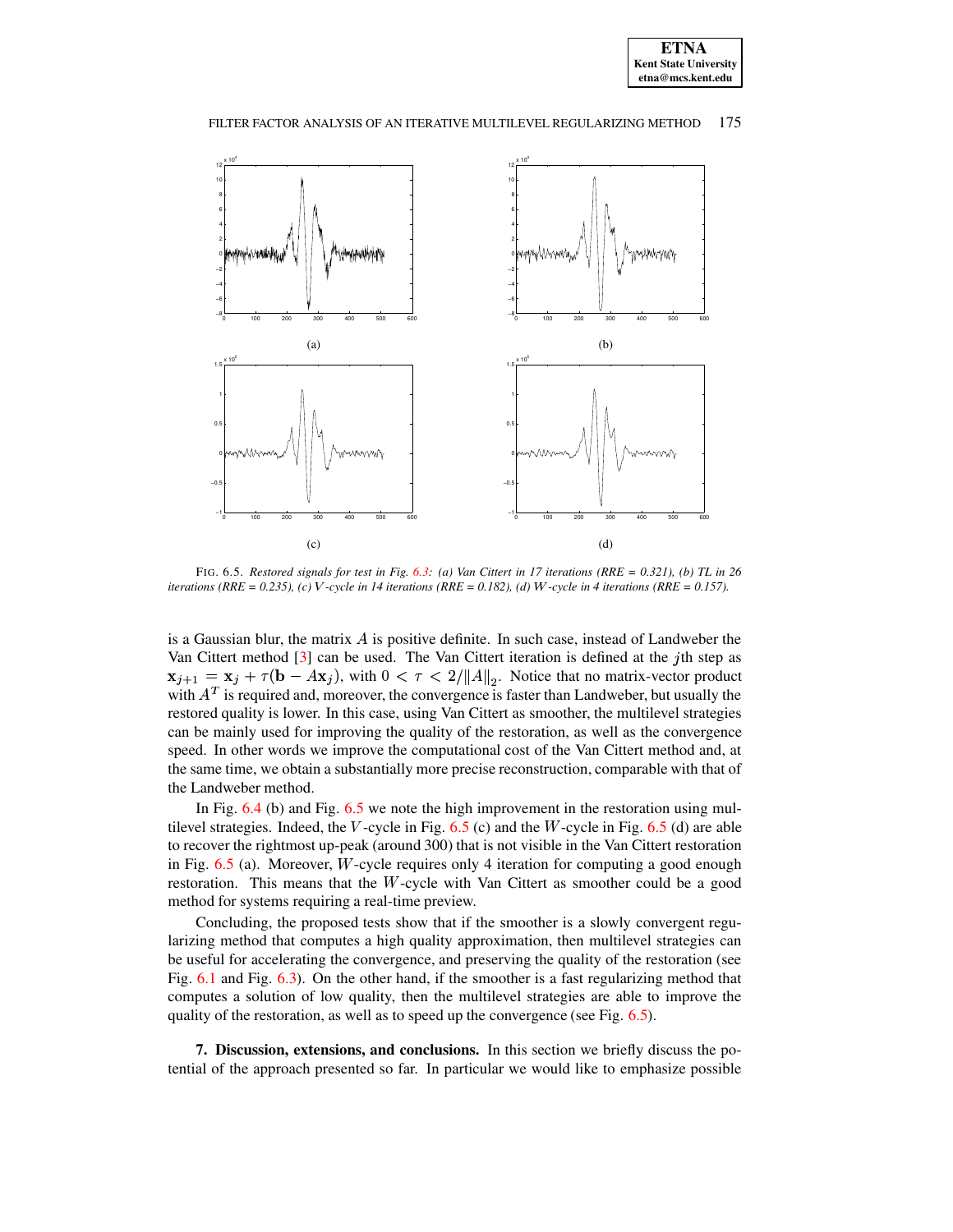generalizations of the theoretical analysis.

- The extension to the d-dimensional setting with  $d > 1$  does not pose any problem, because of the known block diagonalization of the TL iteration (see e.g. [\[11,](#page-13-13) [14,](#page-13-10) [1,](#page-13-11) [2\]](#page-13-12) and references there reported): instead of having  $2 \times 2$  blocks, we obtain blocks of size  $2^d \times 2^d$ .
- The extension to other BCs is more critical, because we lose the structure of algebra. In other words, the transform that diagonalizes the matrix  $A$  is known only in special cases, such as in the case of strongly symmetric PSFs and reflective and anti-reflective BCs (see [\[9,](#page-13-0) [12\]](#page-13-1) and references therein).
- The extension to the space varying case poses the same problem as the change of BCs, since the diagonalization of  $A$  and therefore the block diagonalization of the corresponding TL iteration cannot be performed in general.

However, recent results in asymptotic linear algebra show that there exists a wide class of matrix sequences (Generalized Locally Toeplitz, [\[13\]](#page-13-14)) for which the asymptotic spectral behavior can be identified explicitly in terms of generating functions in the sense of spectral distributions (for the notion of spectral distribution see e.g. [\[16\]](#page-14-0)). For multigrid methods, the symbol is a  $2^d \times 2^d$  matrix valued function as shown in Section 3.7 of [\[13\]](#page-13-14). Therefore, we believe that the generalizations mentioned in the last two items can be studied properly through these tools, which, as stressed in  $[13]$ , can be viewed as a generalization of the classical Fourier Analysis to nonconstant coefficient operators.

**Acknowledgment.** The work of the authors was partially supported by MUR, grant number 2006017542.

#### **REFERENCES**

- <span id="page-13-11"></span>[1] A. ARICO` AND M. DONATELLI, *A V-cycle Multigrid for multilevel matrix algebras: proof of optimality*, Numer. Math., 105 (2007), pp. 511–547.
- <span id="page-13-12"></span>[2] A. ARICO` , M. DONATELLI, AND S. SERRA-CAPIZZANO, *V-cycle optimal convergence for certain (multilevel) structured linear system*, SIAM J. Matrix Anal. Appl., 26 (2004), pp. 186–214.
- <span id="page-13-6"></span><span id="page-13-3"></span>[3] M. BERTERO AND P. BOCCACCI, *Introduction to Inverse Problems in Imaging*, Institute of Physics Publishing, London, UK, 1998.
- [4] M. DONATELLI, C. ESTATICO, A. MARTINELLI, AND S. SERRA-CAPIZZANO,*Improved image deblurring with anti-reflective boundary conditions and re-blurring*, Inverse Problems, 22 (2006), pp. 2035–2053.
- <span id="page-13-7"></span>[5] M. DONATELLI AND S. SERRA-CAPIZZANO,*On the regularizing power of multigrid-type algorithms*, SIAM J. Sci. Comput., 27 (2006), pp. 2053–2076.
- <span id="page-13-4"></span>[6] H. ENGL, M. HANKE, AND A. NEUBAUER, *Regularization of Inverse Problems*, Kluwer Academic Publishers, Dordrecht, The Netherlands, 1996.
- <span id="page-13-2"></span>[7] P. C. HANSEN, J. NAGY, AND D. P. O'LEARY, *Deblurring Images: Matrices, Spectra, and Filtering*, SIAM, Philadelphia, PA, 2006.
- <span id="page-13-5"></span>[8] J. NAGY, K. PALMER, AND L. PERRONE, *Iterative methods for image deblurring: a Matlab object-oriented approach*, Numer. Algorithms, 36 (2004), pp. 73–93.
- <span id="page-13-0"></span>[9] M. NG, R. H. CHAN, AND W. C. TANG, *A fast algorithm for deblurring models with Neumann boundary conditions*, SIAM J. Sci. Comput., 21 (1999), pp. 851–866.
- <span id="page-13-8"></span>[10] L. REICHEL AND A. SHYSHKOV, *Cascadic multilevel methods for ill-posed problems*, J. Comput. Appl. Math., to appear.
- <span id="page-13-13"></span>[11] S. SERRA-CAPIZZANO, *Convergence analysis of two-grid methods for elliptic Toeplitz and PDEs matrixsequences*, Numer. Math., 92 (2002), pp. 433–465.
- <span id="page-13-1"></span>[12] S. SERRA-CAPIZZANO, *A note on anti-reflective boundary conditions and fast deblurring models*, SIAM J. Sci. Comput., 25 (2003), pp. 1307–1325.
- <span id="page-13-14"></span>[13] S. SERRA-CAPIZZANO, *GLT sequences as a generalized Fourier analysis and applications*, Linear Algebra Appl., 419 (2006), pp. 180–233.
- <span id="page-13-10"></span>[14] S. SERRA-CAPIZZANO AND C. TABLINO POSSIO, *Multigrid methods for multilevel circulant matrices*, SIAM J. Sci. Comput., 26 (2005), pp. 55–85.
- <span id="page-13-9"></span>[15] U. TROTTENBERG, C.W. OOSTERLEE, AND A. SCHÜLLER, *Multigrid*, Academic Press, London, 2001.